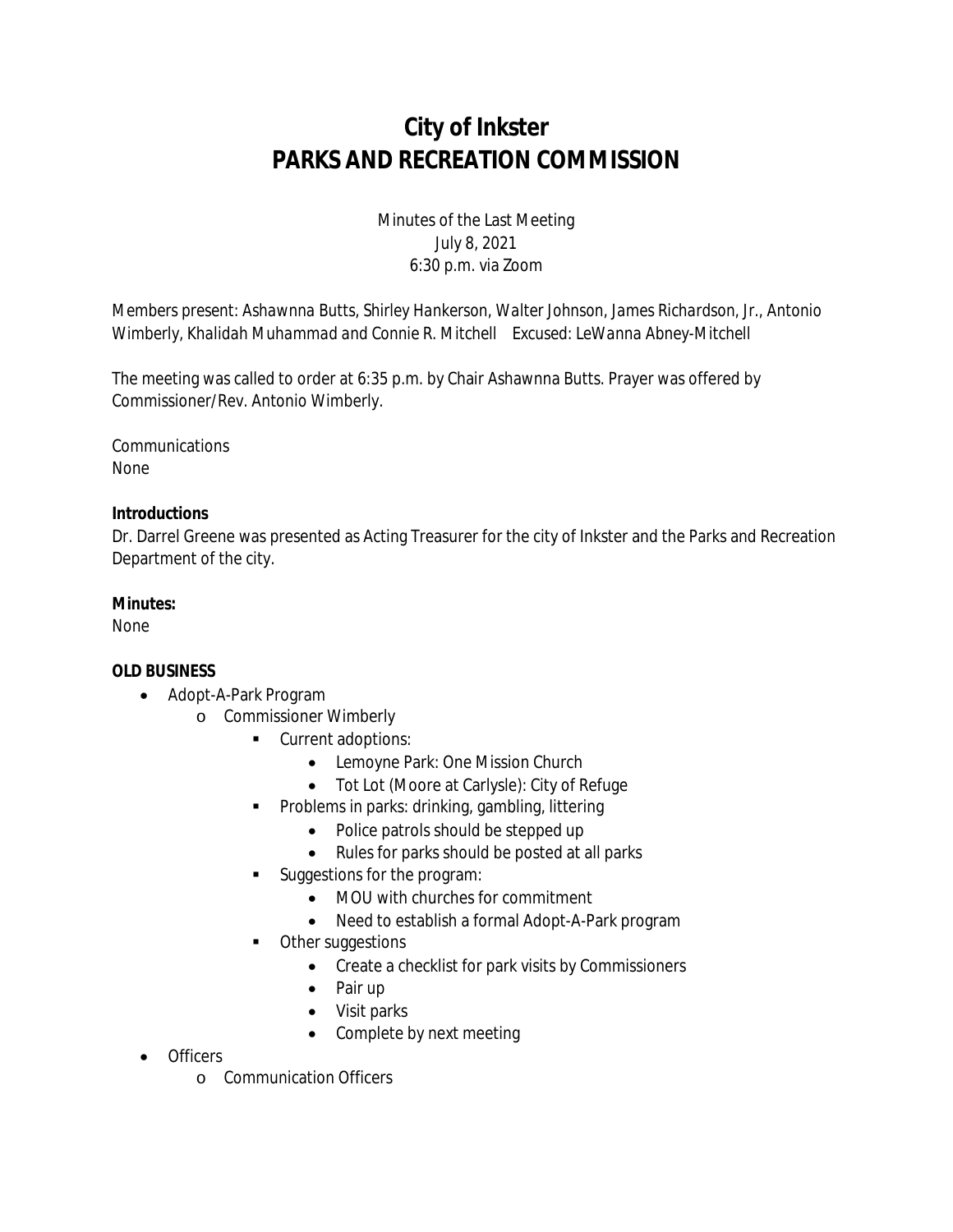- Commissioner Muhammad will be taking over as Communication Director. She will handle all social media and related posts.
- Other old business
	- o None

## NEW BUSINESS

- Bylaws
	- o Commissioners have approved bylaws and will present to Council.
	- o Director Greene commented that bylaws are "just a piece of paper" and we can follow the rules if we agree on them.
- Recreation Full Opening
	- o Director Green stated that the center is undergoing work that includes
		- Doors –new
		- **•** Walking path
		- **•** Outdoor gym
		- **Tennis court refurbishing**
		- **Pool renovations and improvements being funded by the AIA School System.**
		- Bidi for renovations have been put out
			- Bids are due by July 23, 2021
				- o It will take up to one and one half months for completion.
- Director Needs
	- o Director Green e stated that he needs staff and hopefully the positions will be filled within the next two weeks.
	- o The building will be cleaned by teens from the Police Department Summer Jobs Program (Police Department Grant)
- Programs for the Rec Center
	- o Director Greene stated that programs to be offered will include
		- Drone building
		- Sports broadcasting
		- **Basketball tournament with the broadcasting program as the anchor**
		- Target date for opening is two (2) weeks.
- Director's Vision
	- o To enhance what we have
		- **Focus: Youth** 
			- Acting
			- Music Production
			- College Readiness
			- BIZ Kids
			- Karate
			- Boxing
			- Sports Management
			- Tennis / OTA
			- Golf
	- o Summer program for 2022 will be planned starting now.